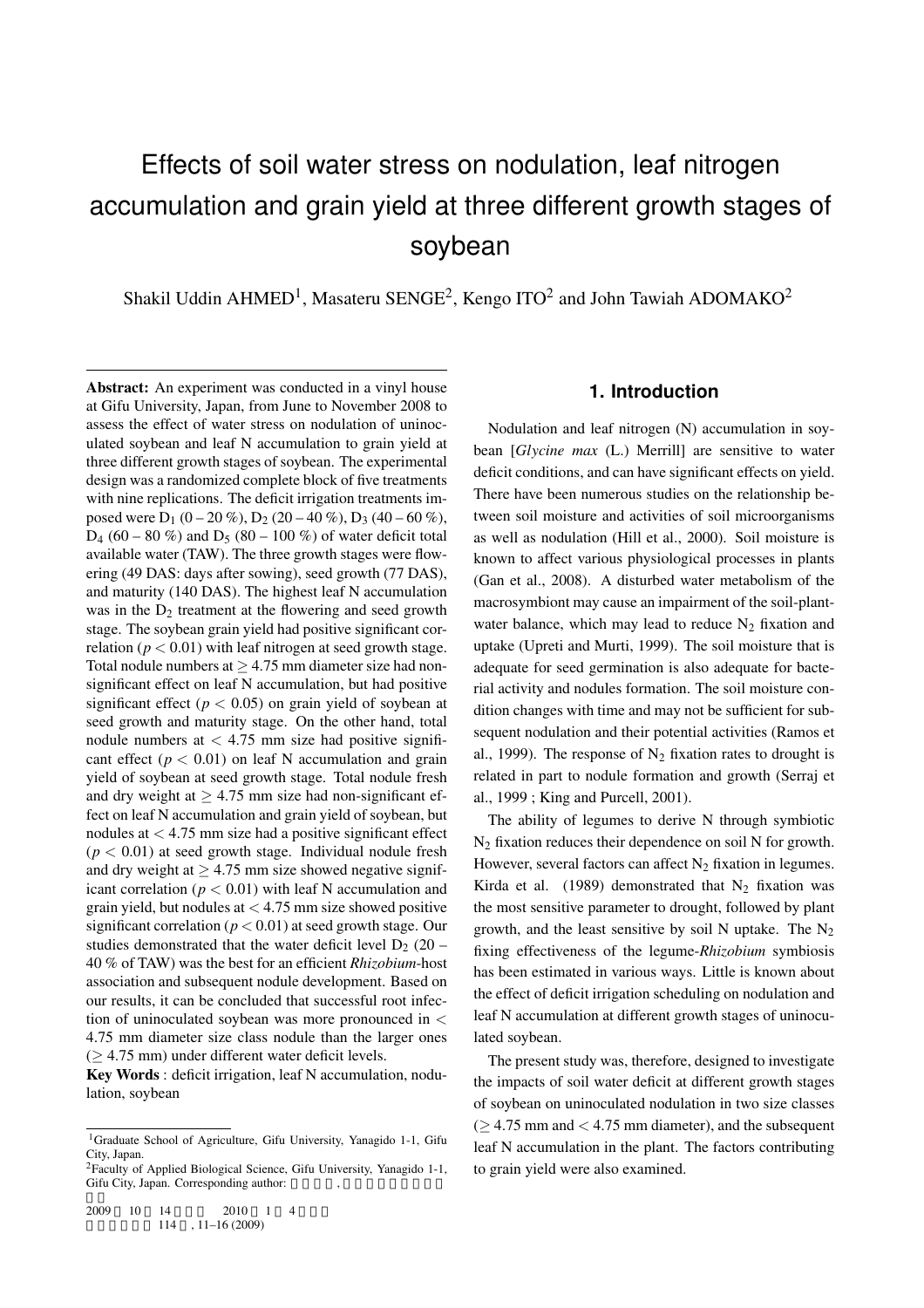|                        | Texture $(g g^{-1})$                                                                    | sand: $0.40$<br>silt:<br>0.27<br>clay: $0.33$ |  |  |  |  |
|------------------------|-----------------------------------------------------------------------------------------|-----------------------------------------------|--|--|--|--|
| Physical               | Textural class                                                                          | clay loam                                     |  |  |  |  |
| properties             | Particle density (g cm <sup><math>-3</math></sup> )                                     | 2.49                                          |  |  |  |  |
|                        | Bulk density (g cm <sup><math>-3</math></sup> )                                         | 1.07                                          |  |  |  |  |
|                        | Total porosity $(m^3 m^{-3})$                                                           | 0.57                                          |  |  |  |  |
| Moisture               | Field capacity, $\theta_{FC}$ (31 kPa) (m <sup>3</sup> m <sup>-3</sup> )                | 0.516                                         |  |  |  |  |
|                        | Wilting point, $\theta_{\text{PWP}}$ (1553 kPa) (m <sup>3</sup> m <sup>-3</sup> ) 0.296 |                                               |  |  |  |  |
| properties             | Total available moisture, $\theta_{FC} - \theta_{PWP}$                                  | 0.220                                         |  |  |  |  |
|                        | pH(H <sub>2</sub> 0)                                                                    | 6.41                                          |  |  |  |  |
| Chemical<br>properties | Organic matter $(g g^{-1})$                                                             | 0.065                                         |  |  |  |  |
|                        | Total carbon (g $g^{-1}$ )                                                              | 0.038                                         |  |  |  |  |
|                        | Total nitrogen (g $g^{-1}$ )                                                            | 0.0026                                        |  |  |  |  |
|                        | C/N                                                                                     | 13.3                                          |  |  |  |  |
|                        | Available phosphorus (g $kg^{-1}$ )                                                     | 0.164                                         |  |  |  |  |
|                        | Exchangeable potassium (mg $100g^{-1}$ )                                                | 13.2                                          |  |  |  |  |

## **2. Materials and methods**

#### **2.1 Area description**

This research was conducted in a vinyl house (surrounding sides were open) located in the experimental farm of Gifu University (35*◦*27' N. and 136*◦*44' E.), Japan, from June to November 2008. The average temperature was 22.4 *◦*C and the relative humidity was 67.5 % during experiment duration. The soil physical, moisture, and chemical properties are shown in Table 1.

#### **2.2 Treatments and experimental design**

Five water deficit treatments namely;  $D_1$  (0 – 20 %),  $D_2$  $(20 - 40 \%)$ , D<sub>3</sub> (40 – 60 %), D<sub>4</sub> (60 – 80 %) and D<sub>5</sub> (80)  $-100\%$ ) water deficit of total available water (TAW) were arranged in a completely randomized block design with nine replications. The water deficit level of  $D_2$  (20 – 40) %), for example, meant that the available water deficit was maintained between 20 % and 40 % of TAW throughout the growing season. When the maximum allowable depletion of available water came close to 40 % of TAW, water was applied to restore the available water to the deficit level of 20 % of TAW. The TAW is defined as the water content between field capacity ( $\theta_{FC}$ ) and permanent wilting point  $(\theta_{\text{PWP}})$ .

Plastic pots (10 liters volume and 23.8 cm diameter) with no drainage holes were filled with 7 kg air-dried Inceptisol (clay loam in texture). Five soybean seeds [*Glycine max* (L.) Merrill] were sown in each pot. Prior to planting, water was applied to all the pots to bring them to field capacity ( $\theta_{FC}$ ) for uniform germination. The soil moisture for all pots was maintained at field capacity ( $\theta_{FC}$ ) until 14 days after sowing (DAS) and the deficit irrigation treatments were initiated. The growing period of soybean was 20 weeks from June 16 to November 3. The plants were thinned to one per pot at the 2 to 3 leaf stage. Three replicate pots of each water deficit level were sampled at 49 DAS (flowering

#### **2.3 Sampling method**

Plants were harvested in a laboratory so that nodule fresh weights (NFW) could be recorded immediately. Soil was removed from plant roots, and nodules were separated from the roots. Nodules were sorted using 4.75-mm wiremesh sieves resulting in two nodule diameter size classes (*≥* 4.75 mm and *<* 4.75 mm). The NFW and the number of nodules per plant were recorded according to the two diameter size classes. All plant parts (leaves, stem, root, and nodules by size class) were dried at 65 *◦*C for 96 h and dry weights recorded.

Ground samples of dried soybean leaves were screened through 1 mm sieve. The leaf N status was determined with an automatic high sensitive NC analyzer (Sumigraph NC 95 A, Shimadzu Co. Ltd., Japan). Available soil phosphorus for plants was determined by Bray and Kurtz method.

#### **3. Results**

## **3.1 Grain yield and leaf nitrogen accumulation under different water deficit levels**

The grain yield decreased with increasing water deficit levels (Fig. 1). Significant differences were observed in decreasing grain yield from  $D_3$  to  $D_5$ , but not in  $D_1$  and D2. The percentage reduction in grain yield compared to  $D_1$ , was 1 % for  $D_2$ , 12 % for  $D_3$ , 21 % for  $D_4$ , and 47 % for  $D_5$ .

Leaf N accumulation was the highest in  $D_2$  treatment, but decreased up to the  $D_5$  at both flowering and seed growth stages. At the maturity stage, leaf N accumulation increased up to the  $D_3$ , and then decreased from  $D_3$  to  $D_5$ . Irrespective of the water regime treatment, leaf N accumulation was the highest at the flowering stage and the lowest at the maturity stage (Fig. 2). The soybean grain yield has positive significant correlation with leaf nitrogen at seed growth stage (Fig. 3).



Fig. 1 The effect of water deficit levels on grain yield of soybean. Means followed by different small letters (a–d) in the column under different water deficit levels are significantly different according to Tukey's multiple comparison test ( $p < 0.05$ ).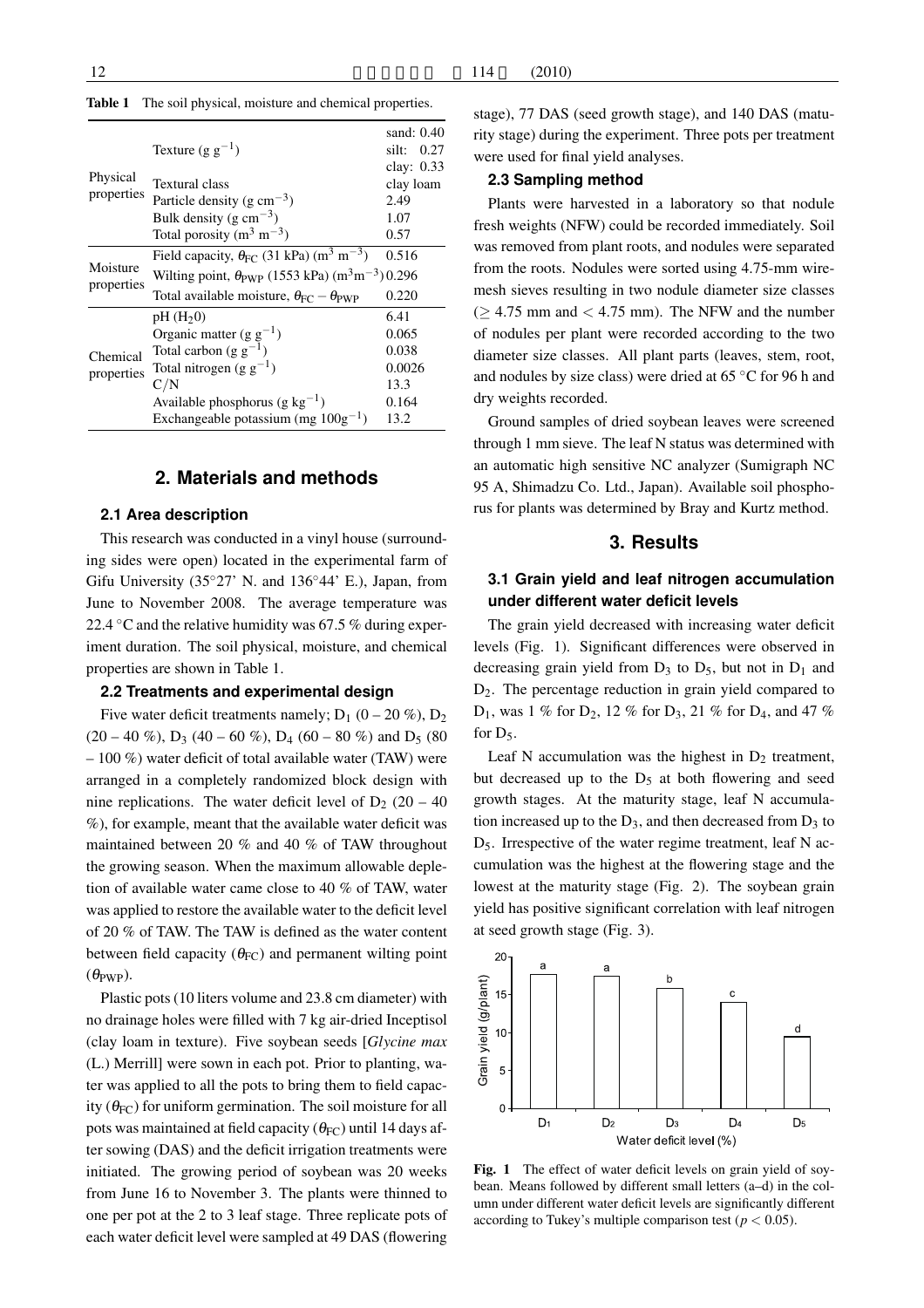

Fig. 2 The effect of water deficit levels on leaf nitrogen at different growth stages of soybean. Means followed by different small letters (a–d) at each growth stage under different water deficit levels are significantly different according to Tukey's multiple comparison test ( $p < 0.05$ ).



Fig. 3 Plot of leaf nitrogen at different growth stages against grain yield under different water deficit levels. ns: non significant, and *∗∗* significant at p *<* 0.01.

| Growth         | Treatment      | <b>TNN</b><br>(mg/plant)<br>Nodule size<br>class |                      | <b>TNFW</b><br>(mg/plant)<br>Nodule size<br>class |                      | <b>TNDW</b><br>(mg/plant)<br>Nodule size<br>class |                     | <b>INFW</b><br>(mg/plant)<br>Nodule size<br>class |                              | <b>INDW</b><br>(mg/plant)<br>Nodule size<br>class |                         |
|----------------|----------------|--------------------------------------------------|----------------------|---------------------------------------------------|----------------------|---------------------------------------------------|---------------------|---------------------------------------------------|------------------------------|---------------------------------------------------|-------------------------|
| Stage<br>(DAS) |                |                                                  |                      |                                                   |                      |                                                   |                     |                                                   |                              |                                                   |                         |
|                |                | $\geq 4.75$<br>mm                                | < 4.75<br>$\rm mm$   | $\geq 4.75$<br>$\rm mm$                           | < 4.75<br>$\rm mm$   | $\geq 4.75$<br>$\rm mm$                           | $< 4.75\,$<br>mm    | $\geq 4.75$<br>$\rm mm$                           | < 4.75<br>$\rm mm$           | $\geq 4.75$<br>$\rm mm$                           | < 4.75<br>$\rm mm$      |
|                |                |                                                  |                      |                                                   |                      |                                                   |                     | $=$<br>$\mathcal{L}$                              | $=$<br>$\left($<br>$\lambda$ | $=$<br>(                                          | $=$                     |
| 49             | $D_1$          | 24.0<br>a                                        | 39.5<br>a            | 2800<br>a                                         | 1580<br>$\mathbf{a}$ | 870<br>$\mathbf{a}$                               | 530<br>$\mathbf{a}$ | 117<br>$\rm{a}$                                   | 40<br>a                      | 36<br>$\mathbf b$                                 | 13<br>$\mathbf{a}$      |
|                | $\mathbf{D}_2$ | 9.0<br>$\mathbf b$                               | 47.7<br>$\mathbf{a}$ | 850<br>b                                          | 1200<br>ab           | 260<br>$\mathbf b$                                | 350<br>ab           | 94<br>ab                                          | 25<br>$\mathbf{a}$           | 29<br>bc                                          | 7<br>$\rm{a}$           |
|                | $\mathbf{D}_3$ | 5.0<br>$\mathbf c$                               | 29.7<br>b            | 370<br>$\mathbf c$                                | 690<br>ab            | 90<br>$\mathbf{c}$                                | 220<br>$\mathbf b$  | 74<br>ab                                          | 23<br>ab                     | 18<br>bc                                          | $\boldsymbol{7}$<br>a   |
|                | $D_4$          | 4.0<br>$\mathbf{c}$                              | 20.0<br>bc           | 500<br>b                                          | 490<br>bc            | 300<br>$\mathbf b$                                | 130<br>$\mathbf c$  | 125<br>$\rm{a}$                                   | 25<br>ab                     | 75<br>$\mathbf{a}$                                | 7<br>$\rm{a}$           |
|                | $D_5$          | 7.3<br>b                                         | 12.3<br>$\mathbf c$  | 830<br>b                                          | 430<br>bc            | 270<br>b                                          | 120<br>$\mathbf c$  | 113<br>a                                          | 35<br>a                      | 37<br>$\mathbf b$                                 | 10<br>a                 |
| 77             | $D_1$          | 43.7<br>$\mathbf{a}$                             | 48.0<br>$\mathbf{a}$ | 6000<br>ab                                        | 1700<br>a            | 2400<br>$\mathbf b$                               | 670<br>$\rm{a}$     | 138<br>bc                                         | 36<br>$\mathbf{a}$           | 55<br>bc                                          | 14<br>a                 |
|                | $D_2$          | 46.0<br>a                                        | 55.7<br>$\rm{a}$     | 5610<br>ab                                        | 1870<br>$\rm{a}$     | 2480<br>ab                                        | 840<br>a            | 122<br>bc                                         | 34<br>$\mathbf{a}$           | 54<br>bc                                          | 15<br>$\rm{a}$          |
|                | $D_3$          | 55.0<br>a                                        | 42.0<br>ab           | 7980<br>$\rm{a}$                                  | 1470<br>ab           | 3660<br>$\rm{a}$                                  | 510<br>ab           | 145<br>$\mathbf b$                                | 35<br>a                      | 67<br>bc                                          | 12<br>$\mathbf{a}$      |
|                | $D_4$          | 36.3<br>a                                        | 33.3<br>bc           | 8020<br>a                                         | 680<br>ab            | 2980<br>a                                         | 210<br>$\mathbf b$  | 221<br>ab                                         | $20\,$<br>bc                 | 82<br>ab                                          | 6<br>a                  |
|                | $D_5$          | 9.3<br>$\mathbf b$                               | 20.0<br>$\mathbf c$  | 2910<br>$\mathbf c$                               | 150<br>$\mathbf c$   | 1060<br>$\mathbf c$                               | 30<br>$\mathbf c$   | 312<br>a                                          | $\,8$<br>$\mathbf c$         | 113<br>$\rm{a}$                                   | $\mathbf{1}$<br>b       |
| 140            | $D_1$          | 68.7<br>a                                        | 51.0<br>a            | 13010<br>ab                                       | 2310<br>a            | 3970<br>a                                         | 700<br>a            | 190<br>ab                                         | 45<br>ab                     | 58<br>$\mathbf{a}$                                | 14<br>a                 |
|                | $D_2$          | 76.7<br>$\rm{a}$                                 | 58.0<br>a            | 14310<br>ab                                       | 1630<br>$\rm{a}$     | 4020<br>a                                         | 470<br>$\mathbf b$  | 187<br>ab                                         | 28<br>bc                     | 52<br>ab                                          | $\,$ 8 $\,$<br>$\rm{a}$ |
|                | $D_3$          | 58.7<br>a                                        | 48.3<br>a            | 16700<br>$\mathbf a$                              | 940<br>b             | 4730<br>a                                         | 240<br>$\mathbf c$  | 285<br>a                                          | 19<br>$\mathbf c$            | 81<br>$\mathbf{a}$                                | 5<br>b                  |
|                | $D_4$          | 39.0<br>bc                                       | 41.0<br>b            | 8320<br>$\mathbf c$                               | 1570<br>$\rm{a}$     | 2610<br>b                                         | 510<br>$\mathbf b$  | 213<br>ab                                         | 38<br>bc                     | 67<br>$\rm{a}$                                    | 13<br>$\rm{a}$          |
|                | $D_5$          | 31.3<br>$\mathbf c$                              | 38.7<br>$\mathbf b$  | 6150<br>$\mathbf c$                               | 2300<br>a            | 170<br>$\mathbf c$                                | 680<br>$\mathbf a$  | 196<br>ab                                         | 59<br>$\mathbf a$            | 54<br>ab                                          | 18<br>$\rm{a}$          |

Table 2 The effect of water stress on nodule development parameters at different growth stages of soybean.

TNN total nodule number, TNFW: total nodule fresh weight, TNDW: total nodule oven dry weight, INFW: individual nodule fresh weight, INDW: individual nodule oven dry weight at *≥* 4.75 mm diameter and *<* 4.75 mm diameter size classes. Means followed by different small letters (a–d) in the same column in each growth stage under different water deficit levels are significantly different according to Tukey's multiple comparison test (*p <* 0.05).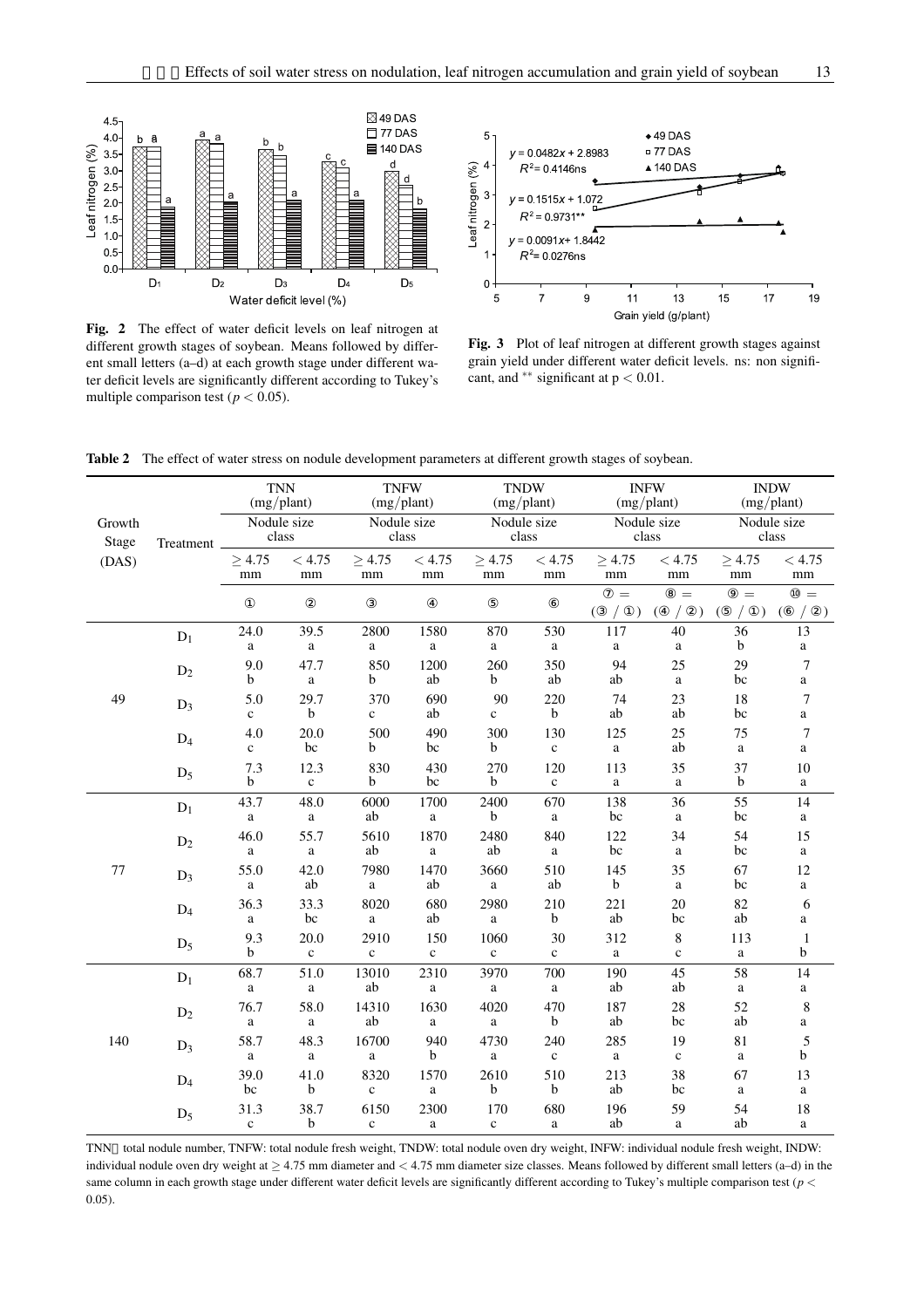Table 3 Correlation coefficient of nodulation at *≥* 4.75mm and *<* 4.75mm diameter size class with leaf nitrogen accumulation at different growth stages of soybean.

| Nodule<br>parameter size class | Nodule                               | Growth stage (DAS) |   |            |    |                         |      |  |  |  |
|--------------------------------|--------------------------------------|--------------------|---|------------|----|-------------------------|------|--|--|--|
|                                |                                      | 49                 |   | 77         |    | 140                     |      |  |  |  |
|                                |                                      | r                  | p | r          | p  | r                       | p    |  |  |  |
| <b>TNN</b>                     | $>4.75$ mm                           | $0.423$ ns         |   | 0.737      | ns | 0.002                   | ns   |  |  |  |
|                                | 4.75mm                               | $0.868$ ns         |   | 0.982 0.01 |    | 0.011                   | ns   |  |  |  |
| <b>TNFW</b>                    | $>4.75$ mm                           | $0.323$ ns         |   | 0.444      | ns | 0.398                   | ns.  |  |  |  |
|                                | $4.75$ mm $0.731$ ns                 |                    |   |            |    | $0.992$ $0.01$ $-0.954$ | 0.05 |  |  |  |
| <b>TNDW</b>                    | $> 4.75$ mm 0.155 ns                 |                    |   | 0.553      | ns | 0.365                   | ns.  |  |  |  |
|                                | $4.75$ mm $0.702$ ns                 |                    |   |            |    | $0.981$ $0.01$ $-0.918$ | 0.05 |  |  |  |
| <b>INFW</b>                    | $>$ 4.75mm $-0.556$ ns $-0.984$ 0.01 |                    |   |            |    | 0.677                   | ns   |  |  |  |
|                                | 4.75mm                               | $0.040$ ns         |   |            |    | $0.960$ $0.01$ $-0.810$ | ns   |  |  |  |
| <b>INDW</b>                    | $>$ 4.75mm $-0.770$ ns $-0.992$ 0.01 |                    |   |            |    | 0.660                   | ns   |  |  |  |
|                                | $4.75$ mm $0.106$ ns                 |                    |   |            |    | $0.995$ $0.01$ $-0.768$ | ns   |  |  |  |

 $r =$  correlation coefficient,  $p =$  probability of significance level, ns = non significant

Table 4 Correlation coefficient of nodulation at *≥* 4.75mm and *<* 4.75mm diameter size class with grain yield at different growth stages of soybean.

| Nodule<br>parameter size class | Growth stage (DAS) |       |                                                                                      |    |                                                                     |                                                                                                          |  |  |  |  |
|--------------------------------|--------------------|-------|--------------------------------------------------------------------------------------|----|---------------------------------------------------------------------|----------------------------------------------------------------------------------------------------------|--|--|--|--|
|                                |                    |       | 77                                                                                   |    | 140                                                                 |                                                                                                          |  |  |  |  |
|                                | r                  | p     | r                                                                                    | p  | r                                                                   | p                                                                                                        |  |  |  |  |
| $>4.75$ mm                     | 0.470              | ns    |                                                                                      |    | $0.923$ $0.05$                                                      |                                                                                                          |  |  |  |  |
| $4.75$ mm                      |                    |       |                                                                                      |    | 0.868                                                               | ns                                                                                                       |  |  |  |  |
| $>4.75$ mm                     | 0.405              | ns    | 0.558                                                                                | ns | 0.818                                                               | ns                                                                                                       |  |  |  |  |
| 4.75mm                         | 0.805              | ns    |                                                                                      |    |                                                                     | ns                                                                                                       |  |  |  |  |
| $>4.75$ mm                     | 0.359              | ns    |                                                                                      | ns | 0.867                                                               | ns                                                                                                       |  |  |  |  |
| 4.75mm                         | 0.788              | ns    |                                                                                      |    |                                                                     | ns                                                                                                       |  |  |  |  |
|                                |                    | ns    |                                                                                      |    | 0.047                                                               | ns                                                                                                       |  |  |  |  |
|                                |                    | ns    |                                                                                      |    |                                                                     | ns                                                                                                       |  |  |  |  |
|                                |                    | ns    |                                                                                      |    | 0.120                                                               | ns                                                                                                       |  |  |  |  |
| 4.75mm                         |                    | ns    |                                                                                      |    |                                                                     | ns                                                                                                       |  |  |  |  |
|                                |                    | 0.013 | 49<br>0.917 0.05<br>$>$ 4.75mm $-0.303$<br>$4.75$ mm $-0.141$<br>$>$ 4.75mm $-0.255$ |    | 0.891 0.05<br>0.964 0.01<br>0.632<br>$-0.982$ 0.01<br>$-0.999$ 0.01 | $0.964$ $0.01$ $-0.296$<br>$0.956$ $0.01$ $-0.289$<br>$0.964$ $0.01$ $-0.661$<br>$0.976$ $0.01$ $-0.644$ |  |  |  |  |

 $r =$  correlation coefficient,  $p =$  probability of significance level, ns = non significant

#### **3.2 Nodulation**

The nodule numbers at  $\geq 4.75$  mm and  $< 4.75$  mm diameter size as well as total and individual fresh and dry weights of nodule are shown in Table 2.

At flowering stage (49 DAS), the highest nodule number at  $\geq$  4.75 mm diameter size was recorded in D<sub>1</sub> treatment, while the  $D_2$  treatment recorded the highest nodule number at *<* 4.75 mm diameter. In addition, nodule number of smaller size (*<* 4.75 mm) was more than the larger size (*≥* 4.75 mm). Fresh and dry nodule weights of both sizes were higher in full irrigation treatment  $(D_1)$  than the other treatments. The highest individual nodule fresh and dry weights of larger size class were recorded in  $D_4$  treatment, but on the contrary, the highest for the smaller size diameter class in full irrigation treatment  $(D_1)$ .

At seed growth stage (77 DAS), the highest nodule number at  $\geq$  4.75 mm size was recorded in D<sub>3</sub> treatment, but the highest nodule number at *<* 4.75 mm size was in the  $D<sub>2</sub>$  treatment. The highest fresh and dry weights of nodules  $\geq$  4.75 mm size were in D<sub>4</sub> and D<sub>3</sub> treatment, respectively. However,  $D_2$  treatment recorded the highest fresh and dry weights of nodules  $<$  4.75 mm size. The  $D_5$  treatment recorded the highest Individual fresh and dry nodule weights for nodules  $\geq 4.75$  mm size. On the other hand, the highest individual fresh and dry nodule weights at *<* 4.75 mm size were in  $D_1$  and  $D_2$  treatments, respectively.

At maturity stage (140 DAS), the highest nodule number for both sizes was recorded in  $D_2$  treatment. Total and individual nodule fresh and dry weights at larger size ( *≥* 4.75 mm) were the highest in  $D_3$  treatment. On the other hand, total nodule fresh and dry weights at smaller size were the highest in full irrigation treatment  $(D_1)$ . Individual nodule fresh and dry weights at smaller size (*<* 4.75 mm) were the highest in sever water stress conditions  $(D_5)$ .

## **3.3 Relationship among the nodulation, leaf N accumulation, and grain yield at different growth stages**

Correlation coefficients of each nodule parameter with leaf N accumulation and grain yield are shown in Table 3 and Table 4.

There was a weak correlation and non-significant relationships among the nodulation, leaf N accumulation, and grain yield at flowering stage, except total nodule number at *<*4.75 mm size that showed significant positive correlation (*<* 0.05) with yield. Leaf nitrogen and grain yield showed similar trend of relationships with fresh and dry weights of total and individual nodule weight at both nodule size classes.

On the contrary, at seed growth stage (77 DAS), total nodule numbers at *≥* 4.75 mm size had non-significant effect on leaf N accumulation, but positive significant effect  $(p < 0.05)$  on grain yield of soybean. On the other hand, total nodule numbers at *<* 4.75 mm size had positive significant effect ( $p < 0.01$ ) on leaf N accumulation and grain yield of soybean. Total nodule fresh and dry weight at *≥* 4.75 mm size had non-significant effect on leaf N accumulation and grain yield of soybean, but nodules at *<* 4.75 mm size had a positive significant effect on leaf N accumulation ( $p < 0.01$ ) and grain yield ( $p < 0.05$ ). Individual nodule fresh and dry weight at *≥* 4.75 mm size had negative significant effect, but nodules at *<* 4.75 mm size had a positive significant effect ( $p < 0.01$ ) on leaf N accumulation and grain yield at seed growth stage.

The leaf N accumulation and grain yield at maturity stage (140 DAS) showed non-significant correlation with nodulation parameters, except total nodule fresh and dry weights at *<* 4.75 mm size showed significant negative correlation ( $p < 0.05$ ) with leaf N accumulation, and total nodule number at  $\geq$  4.75 mm size showed significant positive correlation ( $p < 0.05$ ) with grain yield.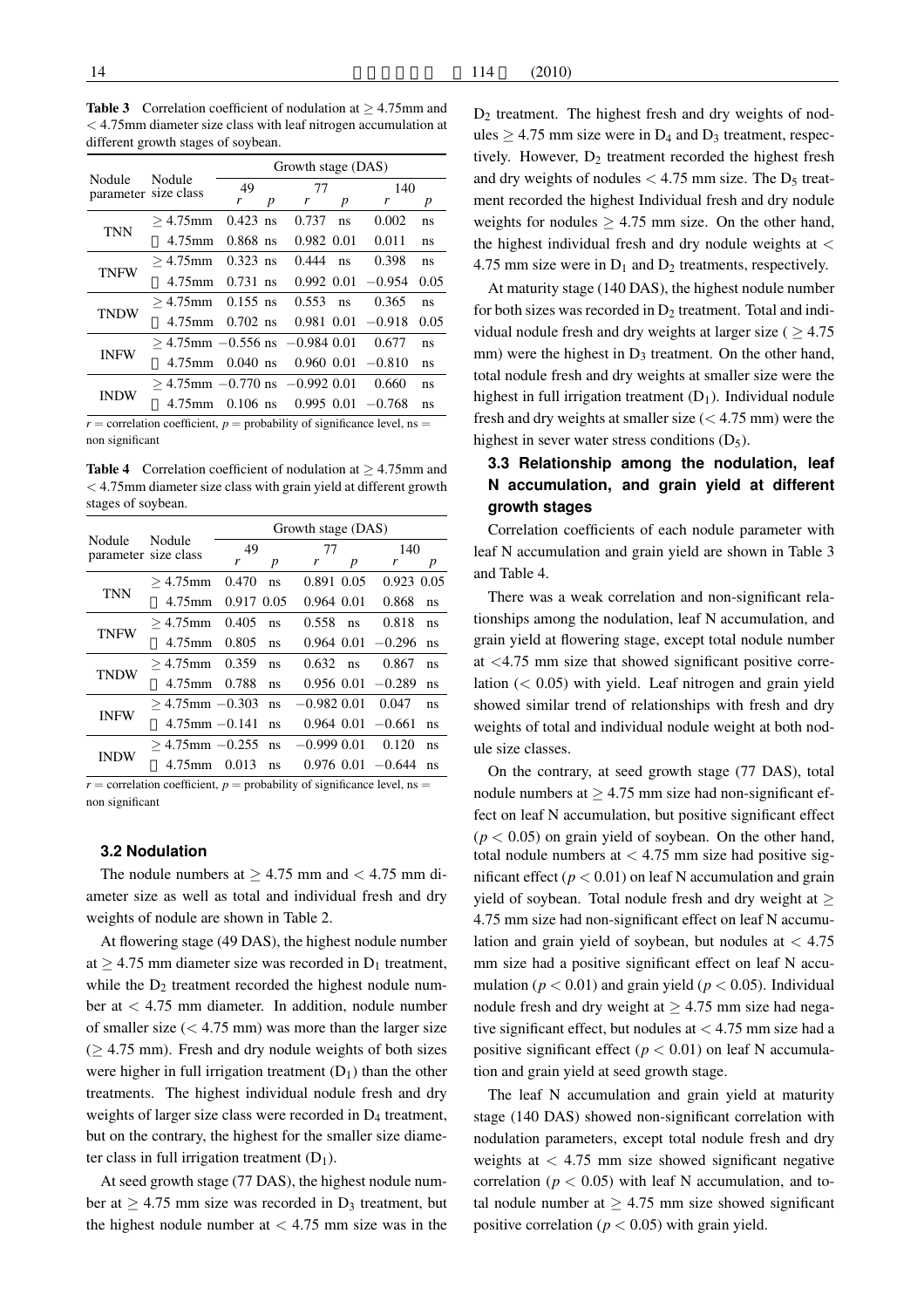#### **4. Discussion**

The highest leaf N accumulation in  $D_2$  treatment at flowering and seed growth stages indicated that irrigation scheduling of  $20 - 40$  % water deficit of TAW might have provided an adequate soil moisture condition that is required for establishing an efficient *Rhizobium*-host association and subsequent nodule development. This result agrees with Pahalwan and Tripath (1984) who demonstrated that under uninoculated soybean plant, more leaf N accumulation were recorded under mild water stress condition. The importance of adequate soil moisture for efficient interaction of *Rhizobium* and host was also pointed out by Gallacher and Sprent (1995).

Our results indicated that water stress conditions did not always inhibit nodulation but rather sometimes enhance nodulation. In saturated soil, microbial activity is depressed by poor aeration and the limited availability of  $O_2$ (Jinfeng et al., 2008). In our full irrigation treatment  $(D_1)$ , excessive water might have resulted in poor aeration, and thus reduced the number of aerobic soil microorganisms as well as nodulation. On the other hand, under mild water stress conditions  $(D_2)$ , facultative anaerobic soil microorganisms might have dominated nodule production. Under  $D<sub>5</sub>$  treatment (which is nearer to wilting point), the severe water stress resulted in an unfavorable growth environment for the microbes, and this led to the lower nodulation. This result agrees with Sinclair et al. (1987) that nodulation responds to drought only when the stress was extremely severe, and that the sensitivity was distinctly different from the sensitivity of  $N_2$  fixation to drought. Clein and Schmel (1994) also found that lower moisture contents inhibited soil microbial activity.

Water deficit had significant effect on relationships among the nodulation, leaf N accumulation, and grain yield at seed growth stage, because physiological maturity might reach maximum at that time. Sridhara et al. (1995) found the same phenomenon that critically important period for fixation and assimilation of nitrogen in soybean production is during the interval between initial seed formation and the end of the linear seed-filling phase.

Significant positive relationships among the nodulation, leaf N accumulation, and grain yield at *<* 4.75 mm size indicates that more successful root infection at *<* 4.75 mm size class nodules than the *≥* 4.75 mm size class nodules.

#### **5. Conclusions**

Our studies demonstrated that the water deficit level  $D_2$  (20 – 40% of TAW) was the best for an efficient *Rhizobium*-host association and subsequent nodule development. Water deficit had significant effect on relationships among the nodulation, leaf N accumulation, and grain yield at seed growth stage, because physiological maturity might reach maximum at that time. Based on our results, it can be concluded that successful root infection of uninoculated soybean was more pronounced in *<* 4.75 mm diameter size class nodule than the larger ones ( $\geq 4.75$ mm) under different water deficit levels.

Given the relationship of nodulation and leaf N accumulation with grain yield, it is obvious that no one single character was important for grain yield. Yield is a complex terminal outcome of growth to which there are diverse and interrelated development tracks. However, based on our results, it appears that nodulation, leaf N accumulation, and grain yield are important characters to consider during soybean cultivation under deficit irrigation practices.

## **Acknowledgements**

The authors are grateful for the financial support of the Ph.D. program by the University of Dhaka, Bangladesh and supported in part by The United Graduate School of Agricultural Science, Gifu University, Japan.

#### **References**

- Clein, J.S. and Schmel, J.P. (1994): Reduction in microbial activity in birch litter due to drying and rewetting events. Soil Biol. Biochem., 26: 403–406.
- Gallacher, A.H. and Sprent, J.I. (1995): The effect of different water regimes on growth and nodule development of green house growth of V. faba. J. Exp. Bot., 28: 413–423.
- Gan, Y.T., Jayakumar, P., Symons, S. and McDonald, C.L. (2008): Synergic effect of N and moisture on biochemical property of nodules and seed yield in chickpea. Australian J. Crop Sci., 1(1): 11–22.
- Hill, G.T., Mitkowski, N.A., Aldrich-Wolfe, L., Emele, L.R., Jurkonie, D.D., Ficke, A., Maldonado-Ramirez, S., Lynch, S.T. and Nelsona, E.B. (2000): Methods for assessing the composition and diversity of soil microbial communities. Appl. Soil Ecol., 15: 25–36.
- Jinfeng, W., Shaozhong, K., Fusheng, L., Fucang, Z., Zhijun, L. and Jianhua, Z. (2008): Effects of alternate partial root-zone irrigation on soil microorganism and maize growth. Plant Soil, 302: 45–52.
- King, C.A. and Purcell, C. (2001): Soybean nodule size and relationship to nitrogen fixation response to water deficit. Crop Sci., 41: 1099–1107.
- Kirda, C., Danso, S.K.A. and Zapata, F. (1989): Temporal water stress effects on nodulation, nitrogen accumulation, and growth of soybean. Plant and Soil, 120: 49–55.
- Pahalwan, D.K. and Tripath, R.S. (1984): Nodulation, accumulation and redistribution of nitrogen in soybean (*Glycine max* L.) as influenced by seed inoculation and scheduling of irrigation. Plant and Soil, 81: 235–246.